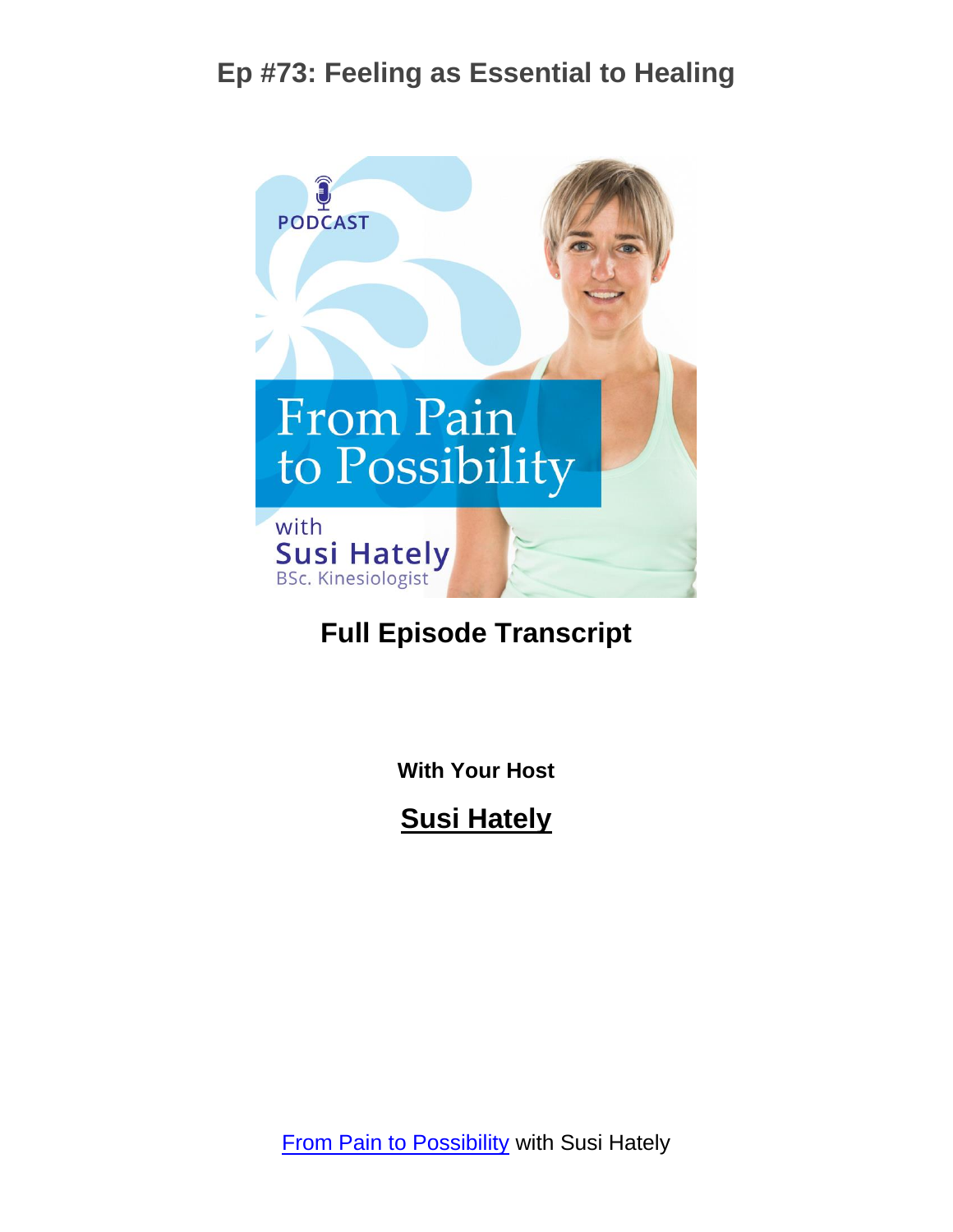**Male Announcer:** You're listening to *From Pain to Possibility* with Susi Hately. You will hear Susi's best ideas on how to reduce or even eradicate your pain and learn how to listen to your body when it whispers so you don't have to hear it scream. And now here's your host, Susi Hately.

Welcome back to *From Pain to Possibility*. With this episode I want to dig into a component of recovery and healing that I find to be the most essential in supporting people in getting better. In fact, I would say that it is the key piece that is consistent amongst all of my clients who have quick and sustainable results in terms of recovery, and truly of healing.

And when I talk about recovery and healing, I mean that transformational work that's required to be able to connect to the conversation to the conversation. Where the top conversation is symptoms, but then there's the wisdom. The wisdom of these symptoms coming around and what they're there to share with us.

And when we can kind of clue into that, then we can really take the steps that we need to take. But to get there, there are four key areas that support you in this feeling process. Because as I've mentioned in previous episodes, and in the emails, and some of the social posts that I post is that my clientele are very smart.

They know how to pull together disparate pieces of information, and they know how to come up with solutions. They're really good at that. And in addition to them being very logical and analytical, they're also highly intuitive. So they come up with solutions in some cases that have no conscious reasoning that they just know them to be true.

Now, sometimes it might be thought that these two ways of being can be opposite or can be at conflict, and sometimes they are. And for the crowd of people that I work with, they can be very complimentary. What becomes interesting, though, is that their skills of being super smart and being able to do this problem solving in their head, as well as intuition has kept them out of their body.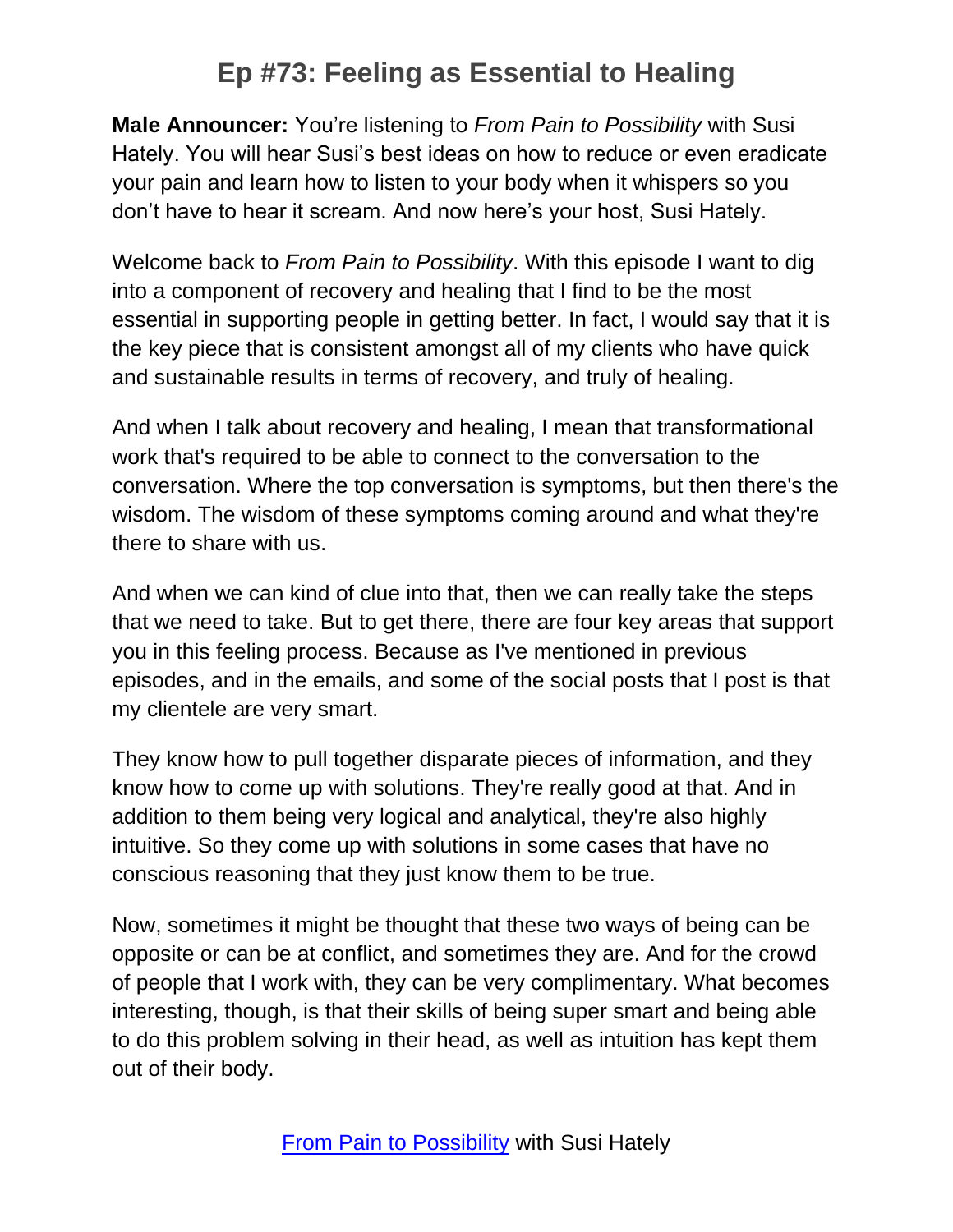And they, if I can be so bold, really quite suck at feeling at first when they come to see me. And it's one of the reasons why they are in the predicaments that they are in, because they are tuning into their symptoms as something to resolve and to solve from their brain perspective. And yet intuitively or innately they know that's not the way to do it. But they just don't know how, because they haven't been trained or tuned into their body.

Now to set context for this and why this might be an obstacle is that many of my clients, they were born into the world smart and intuitive, but they were also utilizing those characteristics from a compensatory way.

So for example, they may have been teased on the playground, for example. Or maybe they were in a family with an alcoholic and they needed to be smart in order to get around certain scenarios. Or they needed to be on high alert and really tune into some of the subtler symptoms or signals to know that they needed to get away in order to protect themselves.

So then they can develop this high vigilant state, which isn't necessarily intuition, but it can blend into pushing their intuition into a certain direction. So these can then be compensatory strategies, which aren't nourishing at all. But it's why they end up focusing where they do, because they are techniques and tools they've used to keep themselves safe.

So part of my job then is to recognize how they're utilizing their skill set. How they utilize their intelligence, their ability to analyze and be logical, and how they're utilizing their intuition. Because when I notice how they use it, it's a very effective way for me to support them in the process. Because I'm not telling them at all to not do those things.

In fact, I want to help hone their ability to feel themselves so that they can utilize their intuition and they can utilize their analytical and logical brains to even serve the world and serve themselves even more. It's much like someone who's very driven and ambitious, I'm not asking that person to stop being driven and ambitious. In fact, I want to use their ability to be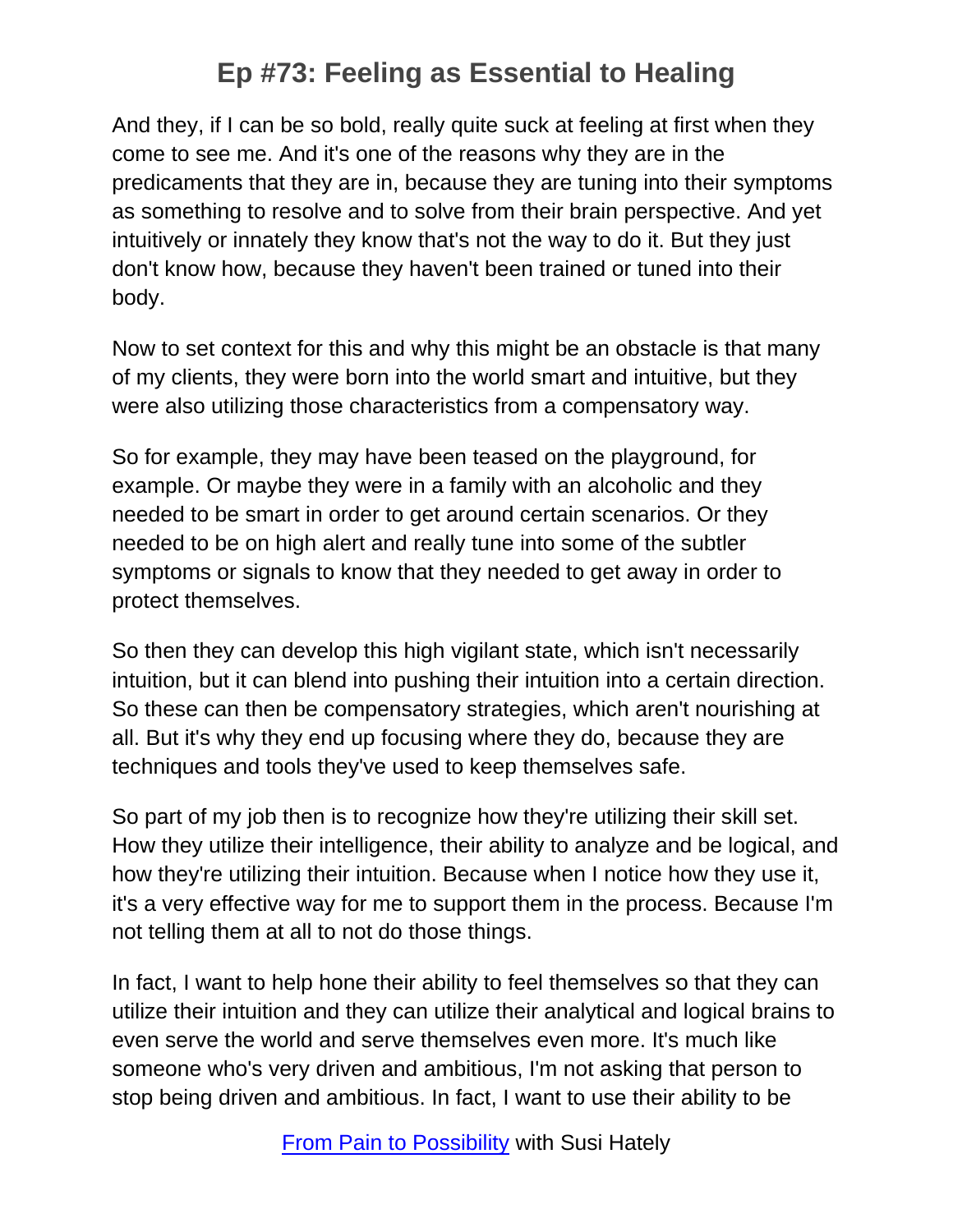driven and ambition to get themselves out of the predicament, out of the pain scenario, out of the symptom scenario that they're in.

So I want to set that first as a context because a lot of what I teach can seem and kind of appear to be meta in nature, like it's a bigger picture view. And then as I drill down, you get an understanding of some of what's feeding my bias or feeding the granular detail of what it is that I do.

So this is coming from the perspective of working with clientele who are very analytical and logical, also are highly intuitive, but at first sort of suck at feeling and feeling where their body is at. Maybe it's an interoception concept. Maybe it's a proprioceptive concept. Maybe it's a real fear of actually feeling for all sorts of reasons that they have learned as they've grown up. There's tons of reasons. But that's the first and the context that I want to set.

The second is, is when I'm supporting someone in this process of feeling, there's two key arenas of feeling that I'm addressing. One is emotional and then one is physical sensations. When I talk about emotion, I mean things anywhere on the spectrum from happy, joy, relaxed, calm, to stressed, fearful, angry, sad, melancholy.

I mean, there's gazillions of emotions out there, but I really do mean the emotions and what they are. First of all, naming the emotion and then where that emotion is felt in the body. So it's like the emotion has a vibrational quality that is experienced in the body. Sometimes people feel it in their solar plexus, or around their heart, or in their face, or on their foot, or in their guts, or the pelvic floor, even really directly the anal sphincter. I mean, you could feel emotional vibration really anywhere in your body.

You can also feel physical sensation. And physical sensation can simply be that, like there's an ache in your back. Or there's a spaciousness in your belly, or there's a grippy or braced-ness in your rib cage. Those physical sensations may or may not be correlated to an emotional vibration.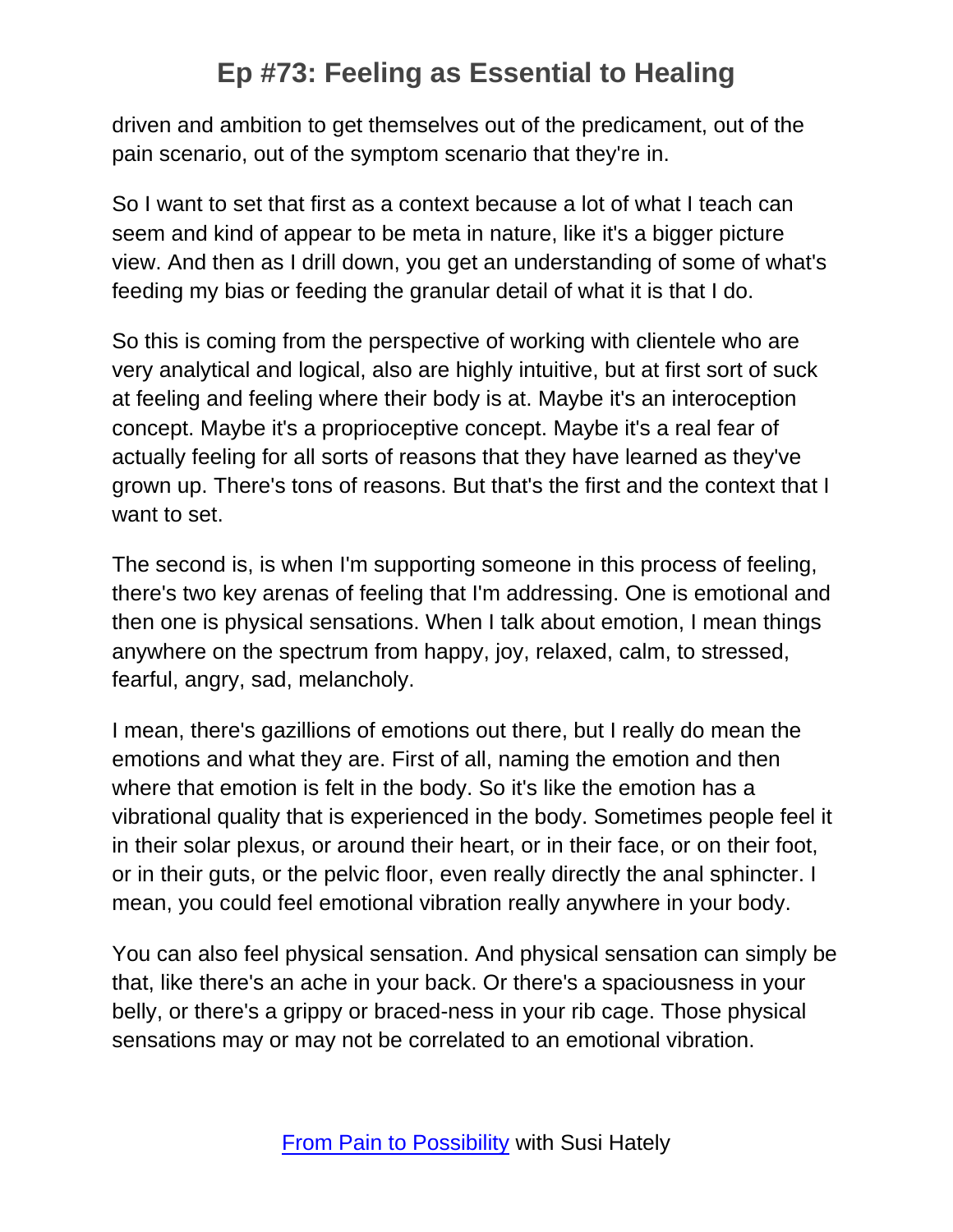So early on in my work with people, I help them to be able to discern between what's an emotional vibration and what is a physical sensation. Because when we recognize that, the physical sensation, most of the time, can be impacted by a biomechanical change. Whereas emotional vibration is more something to be with. And I can get more into detail in a future podcast and I probably will. But there's a real discernment.

Now, what's interesting is as we become more biomechanically in tune and more biomechanically balanced, what you'll also find is that there's more emotional stability. And so the ability to feel emotion, that's what I mean by emotional stability, the ability to feel emotion and feel the vibration of that emotion just becomes more and more easy to experience.

There's also discernment too, and there's a better alignment, or better containment, or better connection with ourselves and into our feelings. We also can discern if we need more support outside of the world of yoga. You might realize that you need more medical support or more psychological support.

So as you get clearer on these feelings you really can discern, "Okay, do I need more support to be able to navigate these or to process these or to support myself to digest through whatever it is that is arising?" But when you have that understanding, that discernment, it's much clearer to be able to make a choice.

So then what we're playing with then, first of all, is this contextual piece of people who are super smart, able to logically and analytical pull together information and then deduce what to do. And then there's this intuitive piece.

And then the missing piece, often, for where people start with me is being able to tap into this feeling and being able to discern between emotional vibration and then physical sensation. And being able to discern that really helps move the boat forward. Because when we are able to get clear on emotion, we can start to see how emotion and physical sensation really fuel the actions that we take.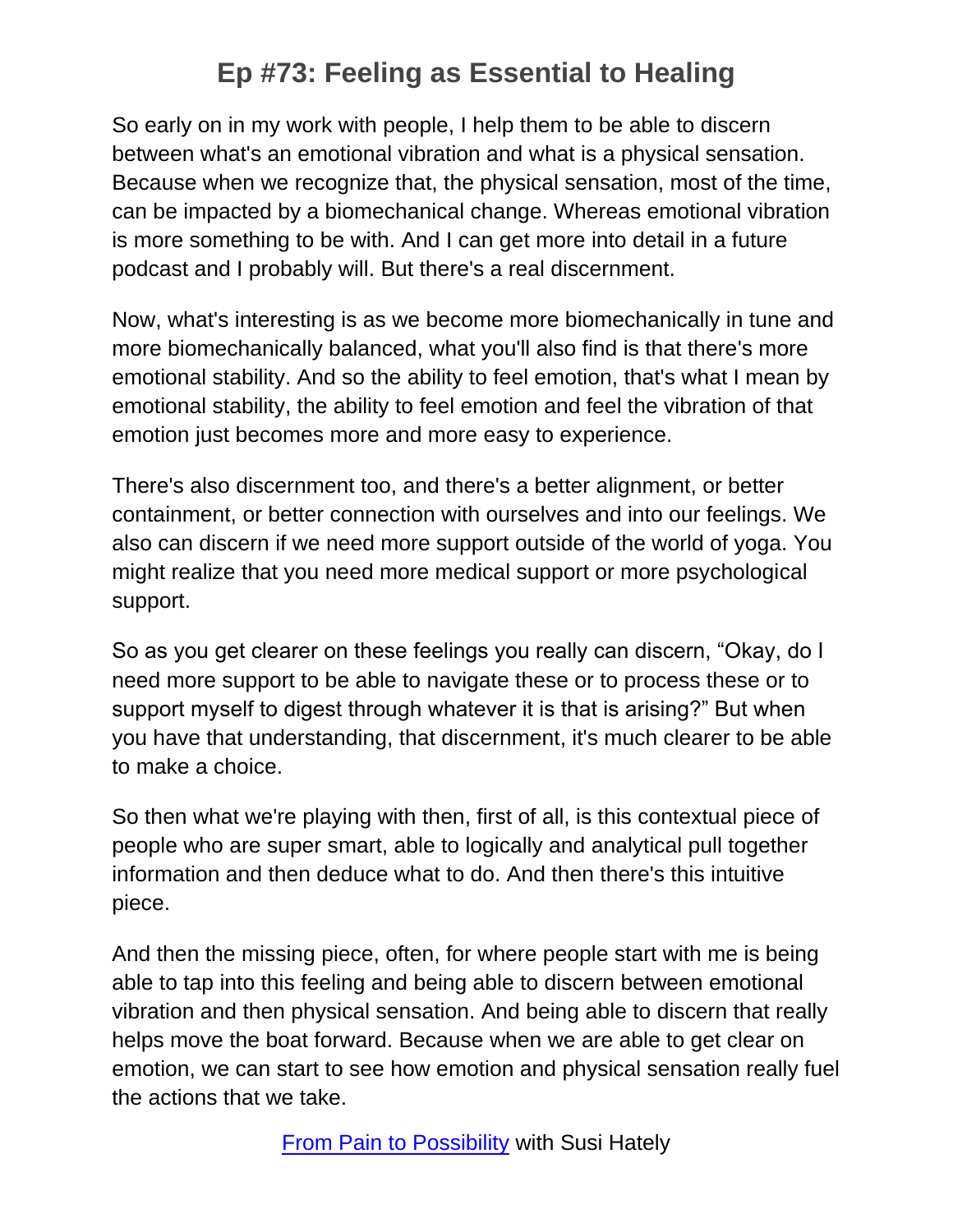I see a lot of people who have been to a lot of professionals. And I know a lot of those professionals and they're good at what they do. And the exercises or the techniques or the tools that they're offering to their client, for whatever reason, is not landing. And then as the client and I continue to work, what we start to realize is that there is a shutting off of feeling and there's a whole lot of doing.

So the actions are being fed by a real lack of connection. And what I have noticed over almost a 30 year career is those people who are cut off from feeling and listening to their body, the actions that they take are just a whole series of doings, and it doesn't really land.

And I like to say that the quality of our action really does come from the quality of our ability to feel. So the more able someone is to be able to discern those emotional vibrations and the physical sensation, the more they can discern whether the actions they are doing to support themselves are helping or are not.

Because if you don't have a baseline of what that physical sensation or that emotional vibration are to discern those, then you have no idea if the actions that you're taking are actually being supportive. That's where you get sort of caught up in that top line symptom conversation and getting fixed. And if it's not going away, well then eff it, F bomb. That thing doesn't work.

When in reality, you're not really sure if it actually works because you didn't really have a real baseline from which to go with. When you have that baseline and then you can really determine how your actions are impacting that from a real place of understanding your patterns, then a lot more change can happen. And you can get a much clearer understanding of if the result that you're getting is the result that you're wanting.

So the bottom line then, is this third piece is we're seeing how our emotion and our feeling and our physical sensation really drives the action. And the quality of our action stems out of our quality of being able to discern and our quality of connection with the feeling state of ourselves.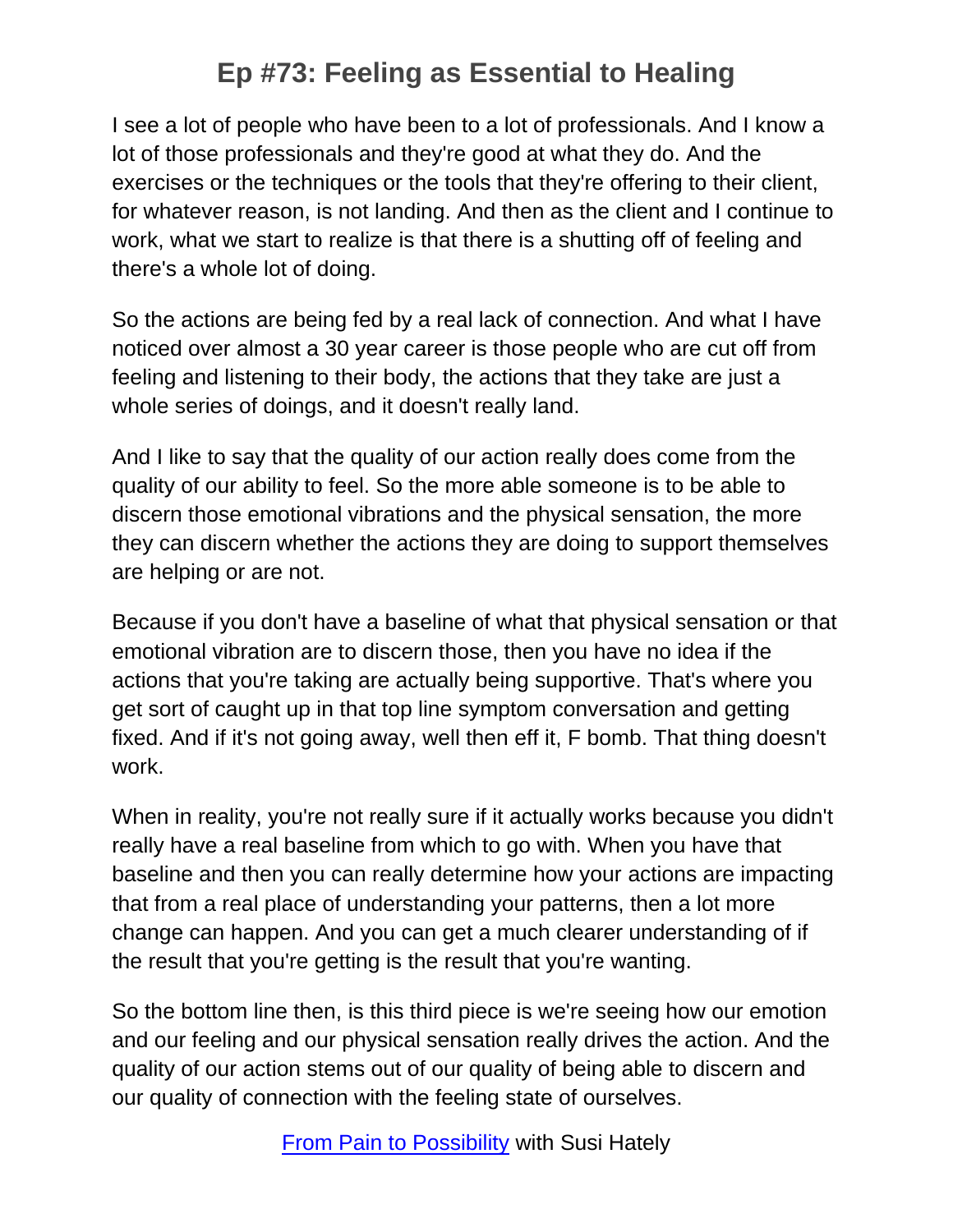Then this leads to something really interesting, because as you're able to work through those three phases I've just spoken about, you'll start to become clearer on your own reality. And how, whatever your emotion or physical sensation is, there's a neutrality that comes with it, that you just realize the humaneness of who you are.

So prior to recording this podcast, I was working with some private clients. And each of them had emotional responses inside of our sessions. And I was okay with all of them. One person was mad at her symptoms, another person was thrilled, another person was sad. And I could be with all of it because I just recognized the human who is having the human condition.

We have a spectrum of emotion, we have a spectrum of feeling. And what's interesting is it's not being shut off from it, but it's just recognizing the humaneness who's having a human experience. When I can demonstrate that, when I can be a model of that possibility for someone of seeing the neutrality of it, then what interestingly starts to happen is the person, the client, then has less stress over their own experience. They start to see the neutrality of their experience.

It's like when I first started out in my career, I would tell the groups that I would teach like, "Listen, I need you to tell me what you feel." Because I really believe that all sensation is good sensation. Even flare ups of pain is a good thing, because at least we know what's happening and we can address it.

So whether something that we perceive to be bad happening, or whether something we perceive to be good happening, both are good because that's information from which we can make a better choice. And so the same thing happens here, is that the more that we can really get clear on what's going on in our world, the more we just understand our human experience and the human experience. And we can just give ourselves a little bit more slack, have a little less stress, have a little more compassion.

And I'm not just saying that from like being euphemistic and as I like to say, putting chocolate over top of caca, I mean that for real. And when we can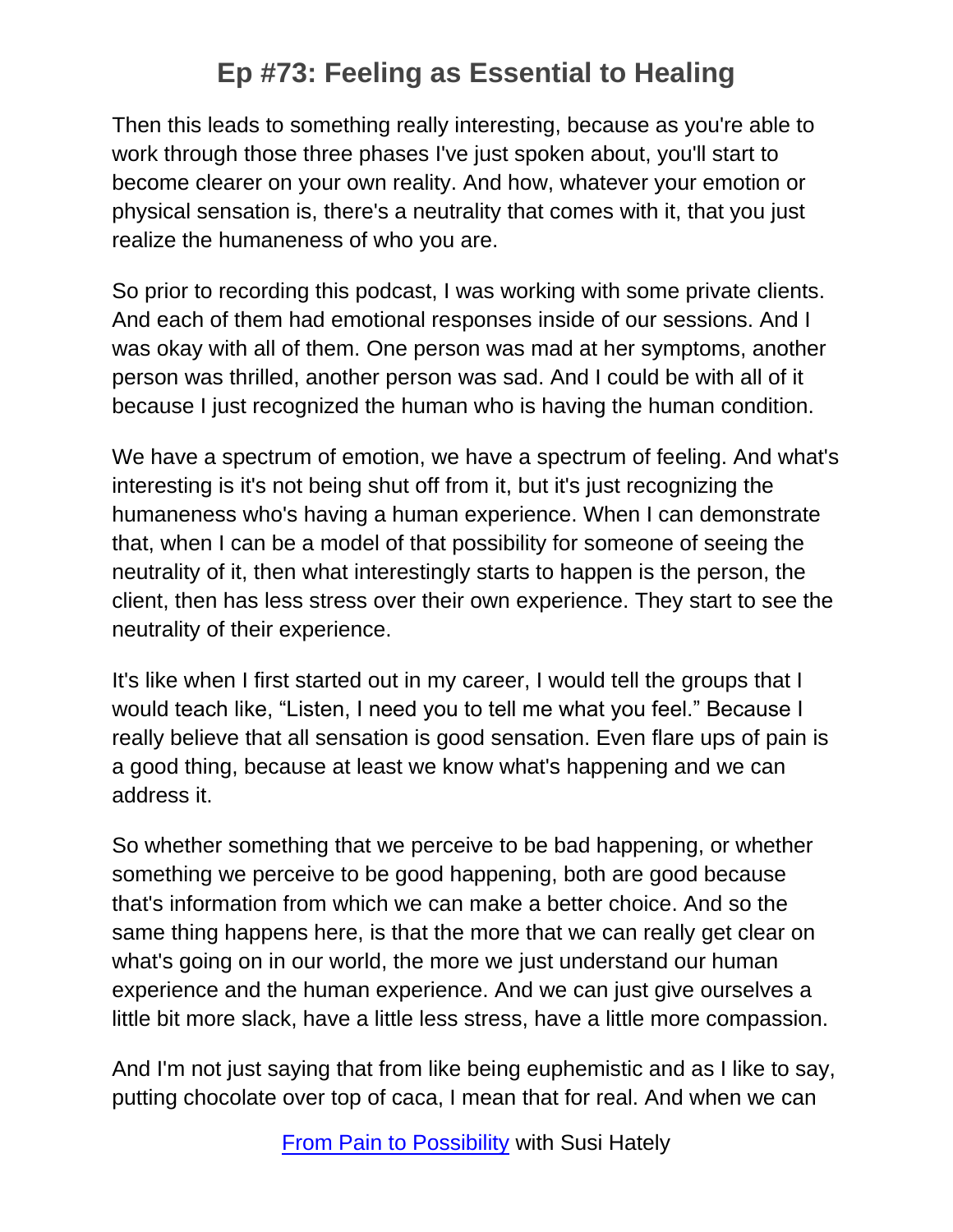get into that place, there's just overall a lot less tension. We still might not like where we're at, we still might want to have change. But that excessive layer of "Ugh" starts to fade away.

And it's really interesting the connections that clients like mine start to make. Because remember, as I've mentioned, my clients are super smart. They know how to pull together disparate pieces of information. So when I can support them into this arena where they can feel so much more clearly, so much more cleanly, and see how that is driving them in their actions, see how that is leading to the results that they're having, they really begin to see the power that they have for themselves. They themselves can be the part that's the difference maker in their situation.

Which is really cool then because then what starts to happen is that they own, or I like to say claim, what I like to call their inner authority. Some other people call it inner compass or inner wisdom. And they really can take on their own recovery and healing process, which really is what recovery and healing are all about. It's a reclamation of a part or a piece or some part of ourselves that is asking for that reclamation, that is asking for transformation, that's asking for evolution.

And that's what's really interesting, so that symptoms really become this knocking on the door saying, "Hey, hey there, we want your attention. Will you please give it to us?" And then we can work through this process of connection and of re-connection to really support you in the direction that you get to go.

So there are four things that I mentioned on this episode. The first is to recognize that if you're someone who is highly intuitive and you're very logical and analytical, you know how to come up with solutions very effectively. Whether it's with conscious logical awareness or not.

And then to recognize that you likely have have a gap. And that's partly in feeling your body and the emotional vibration. And being able to distinguish between physical sensation and emotional vibration that's being experienced physically.